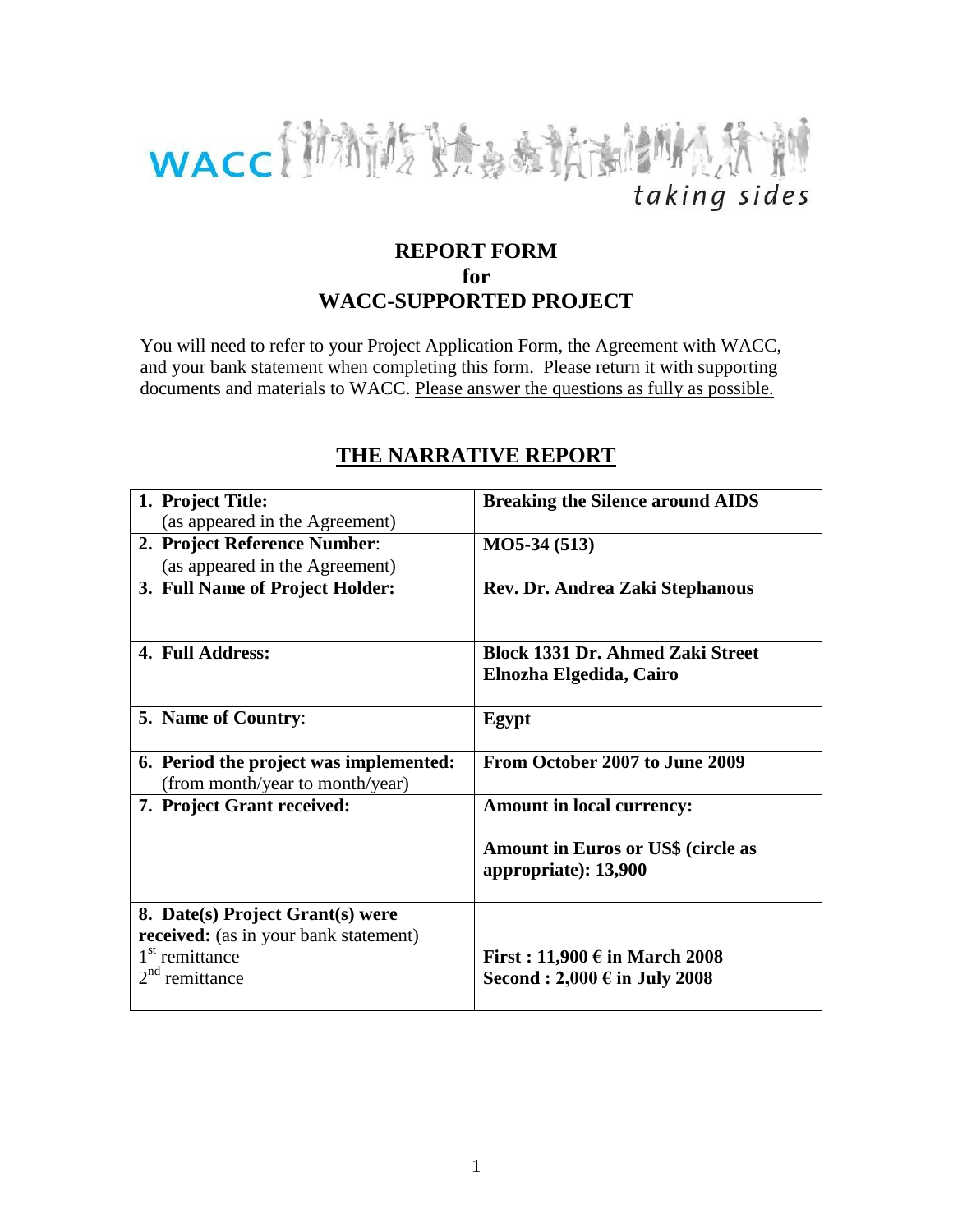## **9. Activities**

Give a summary of the major activities carried out during the reporting period in comparison with those planned. In case of changes from the original objectives, please explain the reasons.

**The major activities that were implemented are:**

- **1- Contracting the script writer ( a copy of the script is attached ).**
- **2- Contracting the carton designer ( working on it nowadays )**
- **3- Montage and sound recording for narration of the episodes ( working on it nowadays )**

**The plan was to implement a documentary film; changed later on by approval from Julienne Munyaneza (Mrs), WACC Programme Manager, HIV&AIDS on 31st July 2008 to produce a campaign cartoon series of fast intensive shoot advertisements about 9-10 adverts each of 2 minutes announcing the stages, problems, precautions and treatment the AIDS.** 

**This change was only made in the activity but with the same objectives of the project which are:**

**- Improve the health education of HIV/AIDS among Egyptian and Arab women.**

**- Open the doors of communication about sexually related issues, helping these matters to be discussed with more transparency in the future.**

**After referring to one of the AIDS specialists who works with the UNICEF ; DR. NADER ALLINY for taking his feedback resultant from a long experience and involvement in most of the projects related to this subject; he recommended to make the above mentioned change. Dr. Alliny also added that this is an essential need in our society and there are a lot of documentaries produced ( he himself produced three ) in the market for the last five years and recently there was a trial with a 2 minute cartoon advert about the disease which they investigate and compared the impact of the documentary and the cartoon advert. And the analysis showed , that the impact of the cartoon advertisement documentary was much more effective than the documentary .**

Please describe in detail the activities of the project that were implemented such as content of production, programmes, workshops or training

## **Please find attached a copy of the script.**

9.1 If the project is a workshop, seminar, or consultation, please attach the list of participants, the themes/topics of their speeches/papers, and any statement, declaration, or book published.

9.2 If the project is primarily purchase of equipment, please describe what kind of impact / change the equipment is bringing to the beneficiaries.

**10. Was the project successful? (If possible, please give measurable indicators.) Will be answered in details after the episodes are shown out next October 2009.**